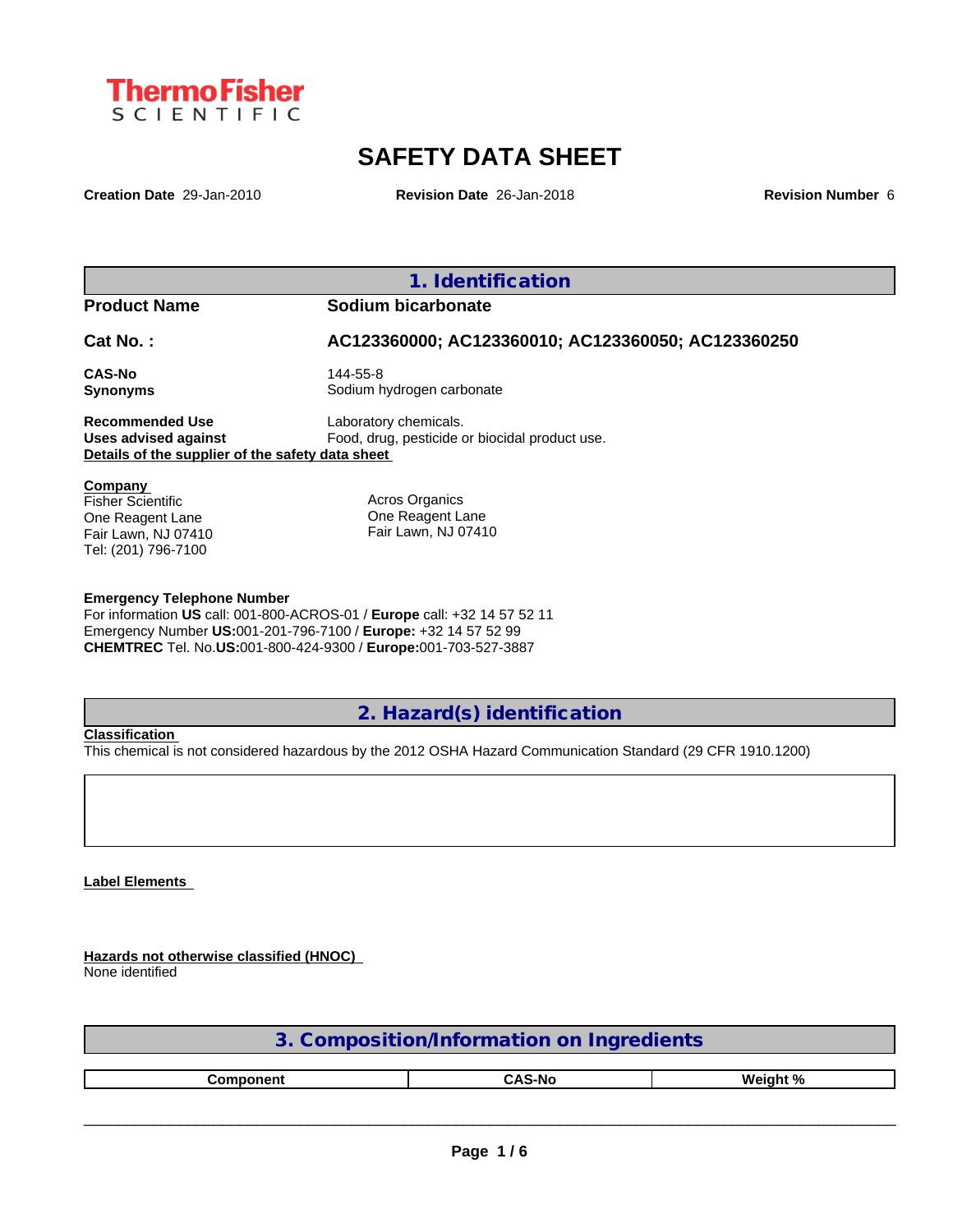| Sodium bicarbonate                   |                       | 144-55-8                                                                                                                   | >95 |  |  |  |
|--------------------------------------|-----------------------|----------------------------------------------------------------------------------------------------------------------------|-----|--|--|--|
|                                      |                       | 4. First-aid measures                                                                                                      |     |  |  |  |
| <b>Eye Contact</b>                   |                       | Rinse immediately with plenty of water, also under the eyelids, for at least 15 minutes. Get<br>medical attention.         |     |  |  |  |
| <b>Skin Contact</b>                  |                       | Wash off immediately with plenty of water for at least 15 minutes. Get medical attention<br>immediately if symptoms occur. |     |  |  |  |
| <b>Inhalation</b>                    |                       | Remove to fresh air. Get medical attention immediately if symptoms occur.                                                  |     |  |  |  |
| <b>Ingestion</b>                     |                       | Clean mouth with water and drink afterwards plenty of water. Get medical attention if<br>symptoms occur.                   |     |  |  |  |
| Most important symptoms and          |                       | None reasonably foreseeable.                                                                                               |     |  |  |  |
| effects<br><b>Notes to Physician</b> | Treat symptomatically |                                                                                                                            |     |  |  |  |

**5. Fire-fighting measures**

| <b>Suitable Extinguishing Media</b>                        | Water spray, carbon dioxide (CO2), dry chemical, alcohol-resistant foam. |
|------------------------------------------------------------|--------------------------------------------------------------------------|
| <b>Unsuitable Extinguishing Media</b>                      | No information available                                                 |
| <b>Flash Point</b><br>Method -                             | No information available<br>No information available                     |
| <b>Autoignition Temperature</b><br><b>Explosion Limits</b> | No information available                                                 |
| <b>Upper</b>                                               | No data available                                                        |
| Lower                                                      | No data available                                                        |
| Sensitivity to Mechanical Impact No information available  |                                                                          |
| <b>Sensitivity to Static Discharge</b>                     | No information available                                                 |

### **Specific Hazards Arising from the Chemical**

Non-combustible, substance itself does not burn but may decompose upon heating to produce corrosive and/or toxic fumes.

### **Hazardous Combustion Products**

Sodium oxides.

### **Protective Equipment and Precautions for Firefighters**

As in any fire, wear self-contained breathing apparatus pressure-demand, MSHA/NIOSH (approved or equivalent) and full protective gear.

**Methods for Containment and Clean** Sweep up and shovel into suitable containers for disposal. Avoid dust formation. **Up**

**7. Handling and storage**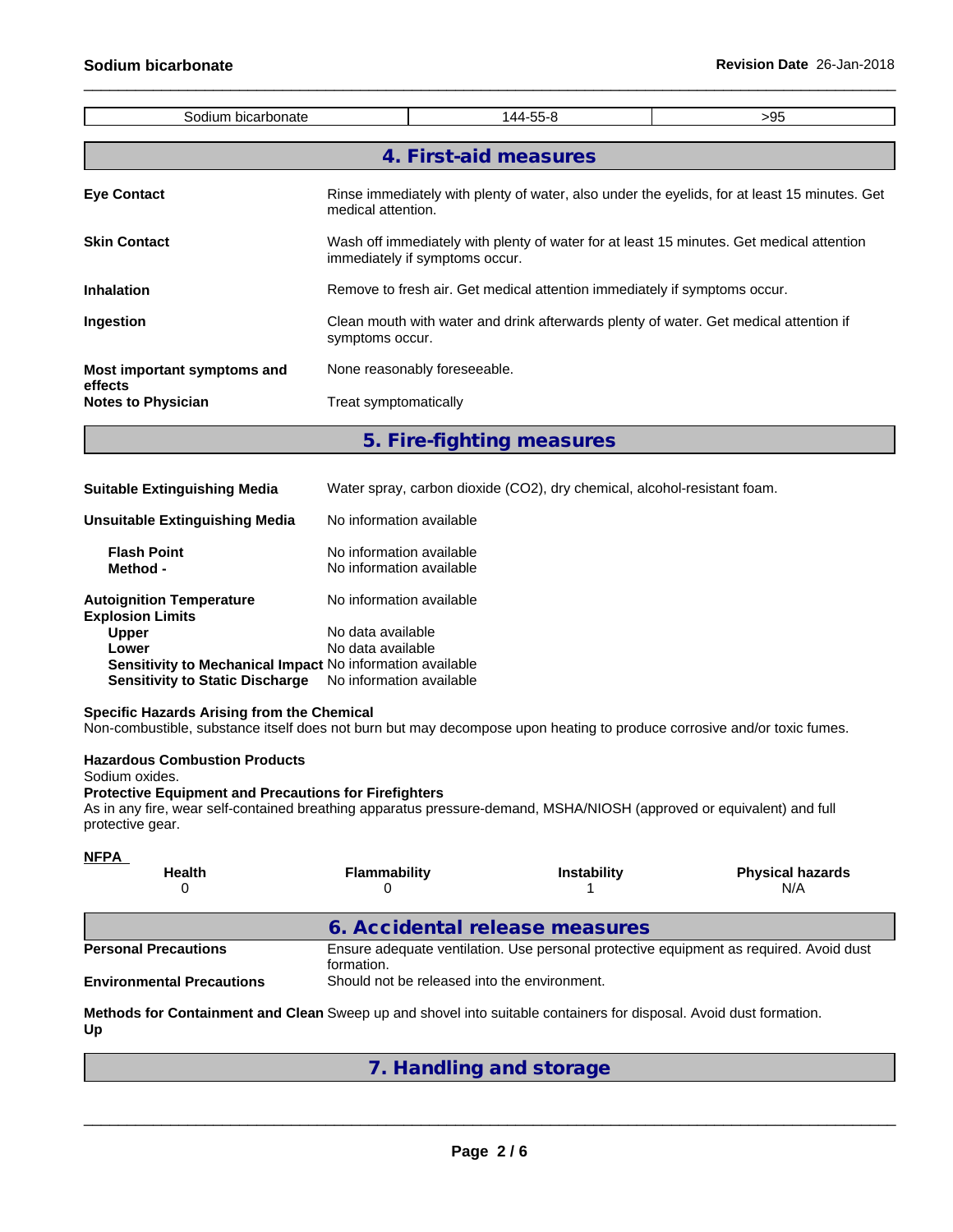| <b>Handling</b>                      | Wear personal protective equipment/face protection. Ensure adequate ventilation. Avoid<br>ingestion and inhalation. Avoid contact with skin, eyes or clothing. Avoid dust formation. |
|--------------------------------------|--------------------------------------------------------------------------------------------------------------------------------------------------------------------------------------|
|                                      |                                                                                                                                                                                      |
| <b>Storage</b>                       | Keep containers tightly closed in a dry, cool and well-ventilated place.                                                                                                             |
|                                      | 8. Exposure controls / personal protection                                                                                                                                           |
| <b>Exposure Guidelines</b>           | This product does not contain any hazardous materials with occupational exposure<br>limitsestablished by the region specific regulatory bodies.                                      |
|                                      |                                                                                                                                                                                      |
| <b>Engineering Measures</b>          | Ensure adequate ventilation, especially in confined areas. Ensure that eyewash stations<br>and safety showers are close to the workstation location.                                 |
| <b>Personal Protective Equipment</b> |                                                                                                                                                                                      |
| <b>Eye/face Protection</b>           | Wear appropriate protective eyeglasses or chemical safety goggles as described by<br>OSHA's eye and face protection regulations in 29 CFR 1910.133 or European Standard<br>EN166.    |
| Skin and body protection             | Wear appropriate protective gloves and clothing to prevent skin exposure.                                                                                                            |
| <b>Respiratory Protection</b>        | No protective equipment is needed under normal use conditions.                                                                                                                       |
| <b>Hygiene Measures</b>              | Handle in accordance with good industrial hygiene and safety practice.                                                                                                               |

# **9. Physical and chemical properties**

| <b>Physical State</b>                   | Powder Solid              |
|-----------------------------------------|---------------------------|
| Appearance                              | White                     |
| Odor                                    | <b>Odorless</b>           |
| <b>Odor Threshold</b>                   | No information available  |
| рH                                      | 8.3 0.1M aq. solution     |
| <b>Melting Point/Range</b>              | 270 °C / 518 °F           |
| <b>Boiling Point/Range</b>              | No information available  |
| <b>Flash Point</b>                      | No information available  |
| <b>Evaporation Rate</b>                 | Not applicable            |
| <b>Flammability (solid,gas)</b>         | No information available  |
| <b>Flammability or explosive limits</b> |                           |
| <b>Upper</b>                            | No data available         |
| Lower                                   | No data available         |
| <b>Vapor Pressure</b>                   | No information available  |
| <b>Vapor Density</b>                    | Not applicable            |
| <b>Specific Gravity</b>                 | No information available  |
| <b>Solubility</b>                       | Slightly soluble in water |
| Partition coefficient; n-octanol/water  | No data available         |
| <b>Autoignition Temperature</b>         | No information available  |
| <b>Decomposition Temperature</b>        | $> 50^{\circ}$ C          |
| <b>Viscosity</b>                        | Not applicable            |
| Molecular Formula                       | C H Na O3                 |
| <b>Molecular Weight</b>                 | 84.01                     |
|                                         |                           |

## **10. Stability and reactivity**

| <b>Reactive Hazard</b>     | None known, based on information available                                                |  |  |  |  |
|----------------------------|-------------------------------------------------------------------------------------------|--|--|--|--|
| <b>Stability</b>           | Hygroscopic.                                                                              |  |  |  |  |
| <b>Conditions to Avoid</b> | Avoid dust formation. Incompatible products. Exposure to moist air or water. Excess heat. |  |  |  |  |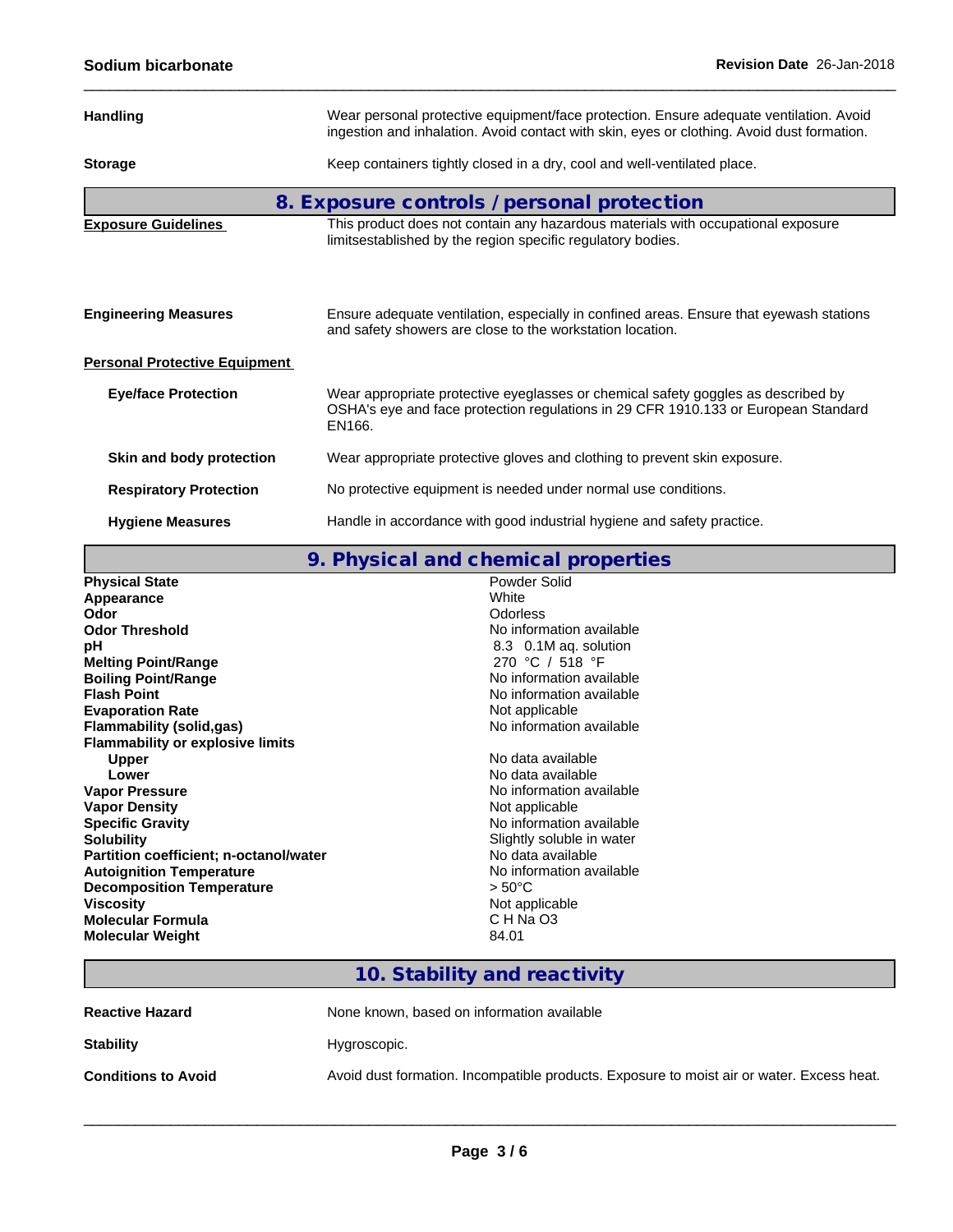|                                                                             | 11. Toxicological information  |  |  |
|-----------------------------------------------------------------------------|--------------------------------|--|--|
| <b>Hazardous Reactions</b>                                                  | None under normal processing.  |  |  |
| Hazardous polymerization does not occur.<br><b>Hazardous Polymerization</b> |                                |  |  |
| <b>Hazardous Decomposition Products Sodium oxides</b>                       |                                |  |  |
| <b>Incompatible Materials</b>                                               | Strong oxidizing agents, Acids |  |  |
|                                                                             | Temperatures above 50°C.       |  |  |

**Acute Toxicity**

#### **Product Information Component Information**

| oomponent mormanon<br><b>Component</b>                                                     | LD50 Oral                                                      |                           | <b>LD50 Dermal</b>                                                                       |             | <b>LC50 Inhalation</b> |  |  |
|--------------------------------------------------------------------------------------------|----------------------------------------------------------------|---------------------------|------------------------------------------------------------------------------------------|-------------|------------------------|--|--|
| Sodium bicarbonate                                                                         | $LD50 = 4220$ mg/kg (Rat)                                      |                           | Not listed                                                                               |             | Not listed             |  |  |
| <b>Toxicologically Synergistic</b><br><b>Products</b>                                      |                                                                | No information available  |                                                                                          |             |                        |  |  |
| Delayed and immediate effects as well as chronic effects from short and long-term exposure |                                                                |                           |                                                                                          |             |                        |  |  |
| <b>Irritation</b>                                                                          | No information available                                       |                           |                                                                                          |             |                        |  |  |
| <b>Sensitization</b>                                                                       | No information available                                       |                           |                                                                                          |             |                        |  |  |
| Carcinogenicity                                                                            |                                                                |                           | The table below indicates whether each agency has listed any ingredient as a carcinogen. |             |                        |  |  |
| <b>CAS-No</b><br>Component                                                                 | <b>IARC</b>                                                    | <b>NTP</b>                | <b>ACGIH</b>                                                                             | <b>OSHA</b> | <b>Mexico</b>          |  |  |
| Sodium bicarbonate<br>144-55-8                                                             | Not listed                                                     | Not listed                | Not listed                                                                               | Not listed  | Not listed             |  |  |
| <b>Mutagenic Effects</b>                                                                   | No information available                                       |                           |                                                                                          |             |                        |  |  |
| <b>Reproductive Effects</b>                                                                |                                                                | No information available. |                                                                                          |             |                        |  |  |
| <b>Developmental Effects</b>                                                               |                                                                | No information available. |                                                                                          |             |                        |  |  |
| <b>Teratogenicity</b>                                                                      |                                                                | No information available. |                                                                                          |             |                        |  |  |
| <b>STOT - single exposure</b><br><b>STOT - repeated exposure</b>                           | None known<br>None known                                       |                           |                                                                                          |             |                        |  |  |
| No information available<br><b>Aspiration hazard</b>                                       |                                                                |                           |                                                                                          |             |                        |  |  |
| <b>Symptoms / effects, both acute and No information available</b><br>delayed              |                                                                |                           |                                                                                          |             |                        |  |  |
| <b>Endocrine Disruptor Information</b>                                                     | No information available                                       |                           |                                                                                          |             |                        |  |  |
| <b>Other Adverse Effects</b>                                                               | The toxicological properties have not been fully investigated. |                           |                                                                                          |             |                        |  |  |

**12. Ecological information**

### **Ecotoxicity**  .

| Component                                                                                                        | <b>Freshwater Algae</b> | <b>Freshwater Fish</b>                                         | <b>Microtox</b> | <b>Water Flea</b>   |
|------------------------------------------------------------------------------------------------------------------|-------------------------|----------------------------------------------------------------|-----------------|---------------------|
| Sodium bicarbonate                                                                                               | EC50: 650 mg/L/120h     | LC50: 8250 - 9000 mg/L,<br>96h static (Lepomis<br>macrochirus) |                 | EC50: 2350 mg/L/48h |
| Soluble in water Persistence is unlikely based on information available.<br><b>Persistence and Degradability</b> |                         |                                                                |                 |                     |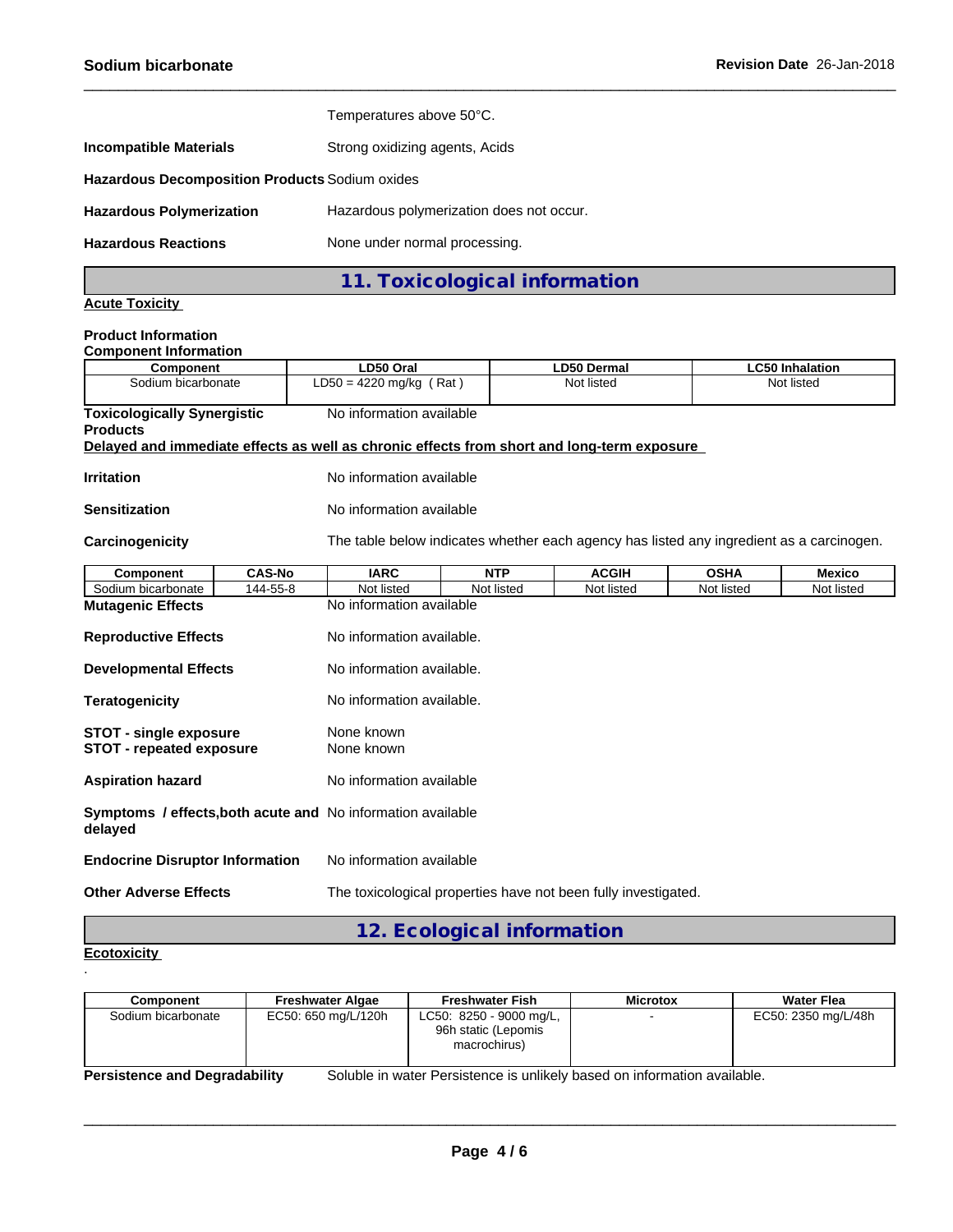| <b>Bioaccumulation/Accumulation</b> | No information available.                                                                                                                                                                                                                                             |  |  |
|-------------------------------------|-----------------------------------------------------------------------------------------------------------------------------------------------------------------------------------------------------------------------------------------------------------------------|--|--|
| <b>Mobility</b>                     | Will likely be mobile in the environment due to its water solubility.                                                                                                                                                                                                 |  |  |
|                                     | 13. Disposal considerations                                                                                                                                                                                                                                           |  |  |
| <b>Waste Disposal Methods</b>       | Chemical waste generators must determine whether a discarded chemical is classified as a<br>hazardous waste. Chemical waste generators must also consult local, regional, and<br>national hazardous waste regulations to ensure complete and accurate classification. |  |  |
|                                     | 14. Transport information                                                                                                                                                                                                                                             |  |  |

| <u>DOT</u>      | Not regulated              |  |
|-----------------|----------------------------|--|
| $-TDG$          | Not regulated              |  |
| <b>IATA</b>     | Not regulated              |  |
| <b>IMDG/IMO</b> | Not regulated              |  |
|                 | 15. Regulatory information |  |

### **United States of America Inventory**

| Component          | <b>CAS-No</b> | <b>TSCA</b> | <b>TSCA II</b><br>$\boldsymbol{\lambda}$ Inventory notification -<br><b>Active/Inactive</b> | <b>TSCA - EPA Requiatory</b><br><b>Flags</b> |
|--------------------|---------------|-------------|---------------------------------------------------------------------------------------------|----------------------------------------------|
| Sodium bicarbonate | 144-55-8      |             | <b>ACTIVE</b>                                                                               |                                              |

### **Legend:**

**TSCA** - Toxic Substances Control Act, (40 CFR Part 710)

X - Listed

'-' - Not Listed

**TSCA 12(b)** - Notices of Export Not applicable

#### **International Inventories**

Canada (DSL/NDSL), Europe (EINECS/ELINCS/NLP), Philippines (PICCS), Japan (ENCS), Australia (AICS), China (IECSC), Korea (ECL).

| <b>Component</b>   | ີ AS-No                 | <b>DSL</b> | <b>NDSL</b> | <b>EINECS</b>                           | <b>PICCS</b> | <b>ENCS</b> | AICS | $I = C C C$<br>:LJL | <b>KECL</b>                              |
|--------------------|-------------------------|------------|-------------|-----------------------------------------|--------------|-------------|------|---------------------|------------------------------------------|
| Sodium bicarbonate | $  -$<br>. дд.<br>י ככ∙ |            |             | $C = C$<br>$- - -$<br>n.n.<br>zuu-uuu-u |              |             |      |                     | $\mathbf{r}$<br>.31360<br>טטטו טי<br>◝ヽ∟ |

## **U.S. Federal Regulations**

| <b>SARA 313</b>                                                       | Not applicable                                              |
|-----------------------------------------------------------------------|-------------------------------------------------------------|
| <b>SARA 311/312 Hazard Categories</b>                                 | See section 2 for more information                          |
| <b>CWA (Clean Water Act)</b>                                          | Not applicable                                              |
| Clean Air Act                                                         | Not applicable                                              |
| <b>OSHA</b> - Occupational Safety and<br><b>Health Administration</b> | Not applicable                                              |
| <b>CERCLA</b>                                                         | Not applicable                                              |
| <b>California Proposition 65</b>                                      | This product does not contain any Proposition 65 chemicals. |
| <b>U.S. State Right-to-Know</b><br><b>Regulations</b>                 | Not applicable                                              |
| <b>U.S. Department of Transportation</b><br>Reportable Quantity (RQ): | N                                                           |